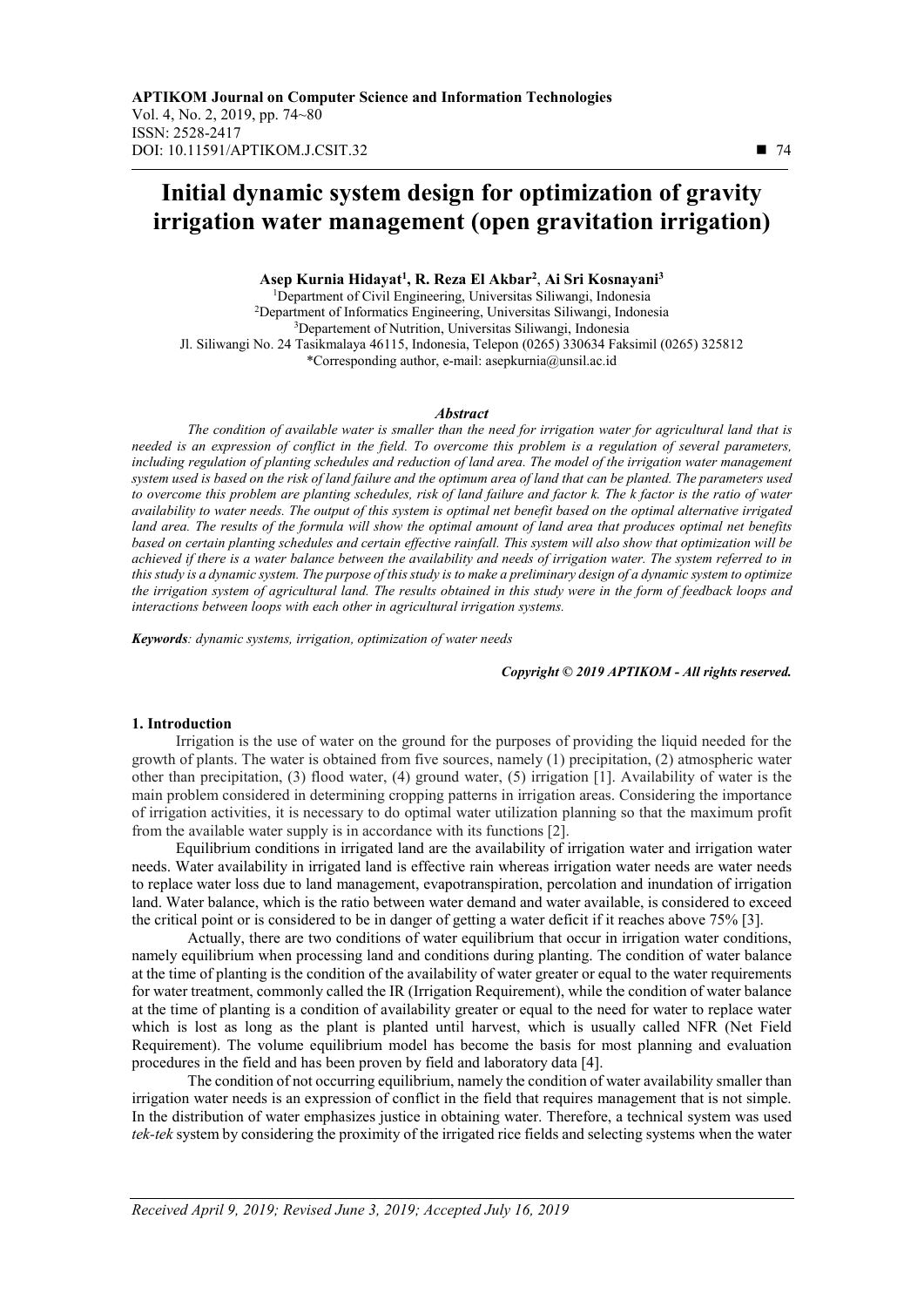that was not entirely flowed into the rice fields. [5] It was further stated that optimization will be achieved if there is a water balance between water availability and irrigation water needs. [6]

Research on irrigation management has been carried out using a technical approach, among others: (1) research on irrigation water needs with observations in the field of evapotranspiration, percolation, evacuation, water discharge, physical properties of the soil. (2) research in the laboratory in the form of soil testing to determine soil texture and permeability coefficient by comparing the results in the laboratory and observing inflow outflow, percolation, evaporation and transpiration in rice fields. (3) research on water requirements on critical land through a bamboo channel system to determine the physical condition and texture of the soil in water absorption. (4) the provision of a system of giving irrigation water to isolated land to determine the system of providing irrigation water in the dry season by doing minimal giving and plant growth with a system of evaporation from dew, and it turns out that from several studies it is still not optimal in finding appropriate irrigation management [7].

Water allocation is a concern in developing countries where water resources are limited and demand is greater with more parties [8]. Surface irrigation is an irrigation system that taps water directly in the river through weir buildings or through free intake buildings, then irrigation water is channeled gravitationally through channels to agricultural land [9].

Optimization of water use for irrigated land can be said as irrigation efficiency, it is also one of the energy savings. Efficiency of water use and efficiency of energy use are the two main focuses of the latest innovations in smart irrigation and SMS grid. The problem of distribution of irrigation water usually occurs in the irrigation area farthest from the intake water. [10]. Other experts argue that lack of irrigation water is a challenge that often occurs in the furthest canals (Canal Tail-end / CT) [11]. Optimization of irrigation water is a very important component in irrigation water management. [6]. Furthermore, it is said that optimization will be achieved if there is a water balance between water availability and irrigation water needs. Louks suggests that simulation techniques are an effective method for evaluating water use allocation targets and are relatively simple than others [12]. Furthermore, Carr and Underhill suggested that simulation is an aid in planning water resources development, especially in the matter of optimization of irrigation systems [12].

Dynamic system is a method used to describe, model, and simulate a dynamic system (time constantly changing). In a dynamic system are taught how to think in a system. It means that in solving a problem, it is not seen in one point only, but it is seen by all of its effects on all related to the problem. System dynamics is an approach to understanding complex system behavior over time. It deals with internal feedback and time delays that affect the behavior of the entire system [13].

The problem of risk of land failure due to water equilibrium that occurs in existing irrigation areas, namely irrigation areas after the structure or irrigation area that is operating which due to many factors in the field, will certainly experience many changes in its operations so that it is no longer compatible with conditions at the time of planning, not yet much researched. Risk can be defined as the chance of an adverse event, which is caused by the uncertainty of what will be faced. [14] This study offers a mathematical formula for optimization of risk-based irrigation-based irrigation water management systems, formulas in this system are expected to predict the extensive risk of land failure from existing irrigation areas, extensive optimism that can be irrigated and door operations from the take-up gate ( intake) at the location of the weir and several building doors for. This system can be applied to irrigation areas with limited water availability or where water availability is smaller than irrigation area water requirements. The regulation is based on fixed parameters and the parameters change. Parameters needed are cropping patterns, types of rice varieties, planting schedules, effective rainfall, water availability at the door and irrigated area.

Based on the description of the background above, this study is very important because around 77% of districts and cities are predicted to have 1-8 months of water deficit in a year, even in 2025, it is estimated that districts and cities have a water deficit of up to 78.4% with deficits ranging from 1 -12 months or a year-long deficit. [15]. InaRisk data from the National Disaster Management Agency (BNPB), the risk of drought in Indonesia reaches 11.77 million hectares each year and afflicts 28 provinces so there is a risk of greater crop failure [16]. FAO data, Indonesia only uses 3% of the total actual renewable water resources (Total actual renewable water resources / TARWR) where the highest percentage is 91% for the use of the agricultural sector [17].

#### **2. Research Methods**

The method in this study refers to the stages in the dynamic system, but for this initial design only three main stages of the dynamic system are carried out, namely the identification of problems, determining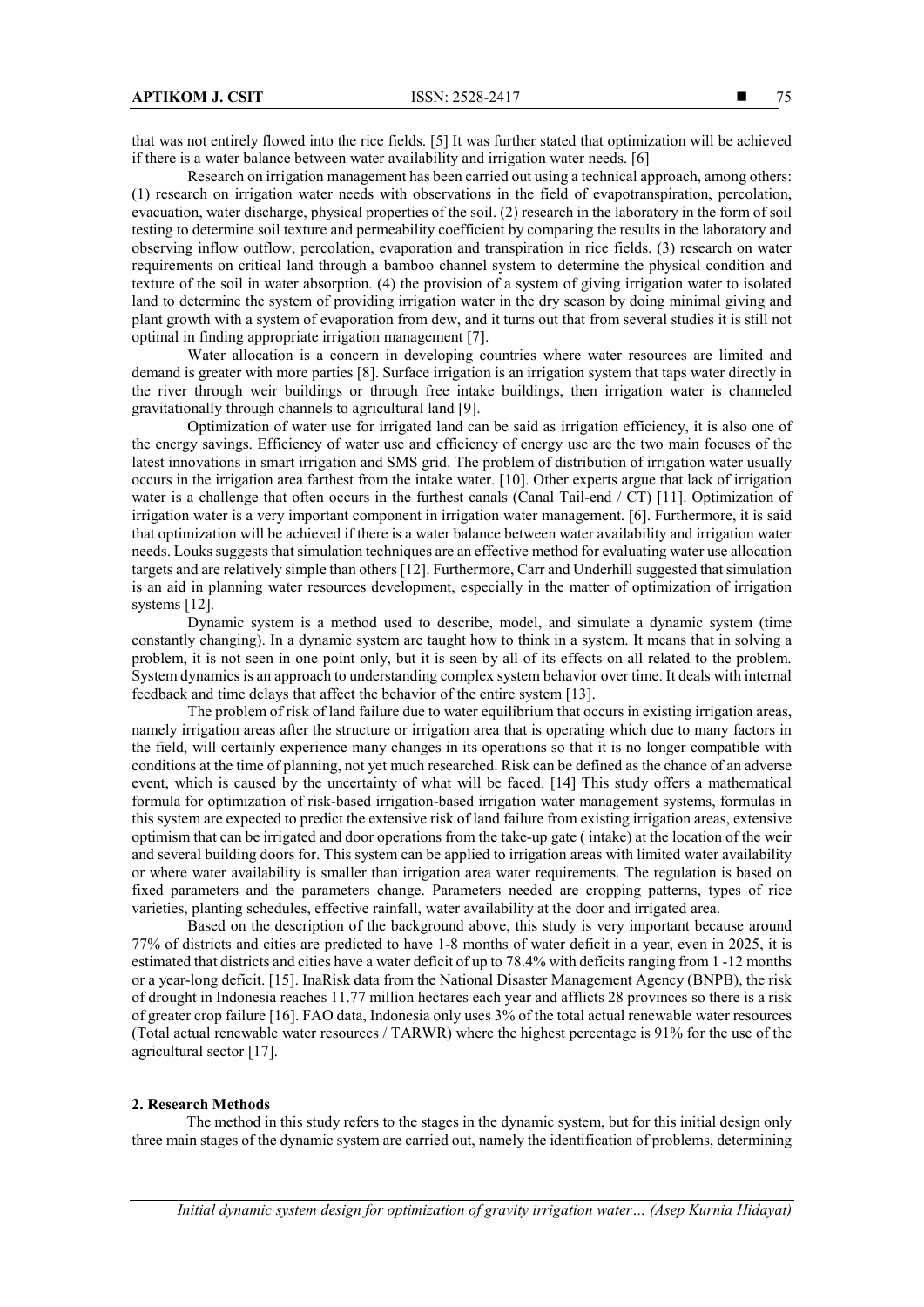the dominant factors for the problem, tracking the feedback loop and the interaction between loops and others.

# **2.1. Stages of problem identification**

At this stage identification of problems that arise from existing irrigation systems is carried out, and at this stage conclusions are identified to identify existing problems. The process of identifying this problem is carried out after going through an initial observation study in the field regarding problems that often arise and arise in the optimization of irrigation.

# **2.2. Dominant factors**

At this stage, the dominant factors for the system will be determined. These factors are generated from the results of observations, literature studies and brainstorming. The dominant factor raised by one of them is based on previous research stating that optimization will be achieved if there is a water balance between water availability and irrigation water needs [6].

## **2.3. Feedback loop and interaction between loops**

At this stage the process flow diagram is determined which shows the interaction between the dominant factors and influences on the system to be built. At this stage a process flow diagram appears along with feedback and interaction between loops.

## **3. Results and Analysis**

# **3.1. Identify research problems**

Based on the background related to these problems, the conditions that are always changing in the irrigation area during planning and post-structure, so that the evaluation of irrigation water evaluation and planning (IWEP) is needed, so the identification of the problem is formulated as follows:

- a. Determining the planting schedule needs to be done with consideration to obtaining optimum land area and inimizing the risk of failure of irrigated area,
- b. The operation of the sluice gate needs to be considered especially in the building of the intake door (intake), building door for 1, and building doors for those that are reviewed in order to minimize the risk of land failure,
- c. Parameters that affect the extent of land failure, for example, planting schedules, available water discharge, irrigation water requirements for the risk of land failure, need to be taken into account.
- d. The model of the relationship between the planting schedule, available water discharge, and irrigation water requirements against the risk of land failure. Built as an initial stage in the creation of a dynamic system.

## **3.2. Forming factors of the early model**

- The availability of water resources calculated in this study is water resources in the form of a definitive debit (measurement results). Definitive discharge in the form of daily debit ( $m<sup>3</sup>$  / sec) at the intake. Available water discharge or inflow at the intake is used 80% mainstay water discharge is fulfilled [18].
- Irrigation water requirements in land (KAIL or NFR) for plants have mm / day units which are converted into L / sec / ha units [19]. KAIL is formulated as follows:

$$
KAI_L = Etc + P + WLR - HE \left(\frac{mm}{hari}\right)
$$

thus, the unit irrigation water discharge:

$$
QAI_P = (Etc + P + WLR - HE).A\left(\frac{L}{detik}\right)
$$

while the irrigation water discharge taken is a function of *QAIp*, losses and efficiency

$$
QAI_{pt} = f^*(QAI_p, Losses dan Efisiensi)
$$

Water requirements for plants or consumptive use (Etc) are interpreted as evapotranspiration of reference plants, by including the factor coefficient of plants, so that [19]: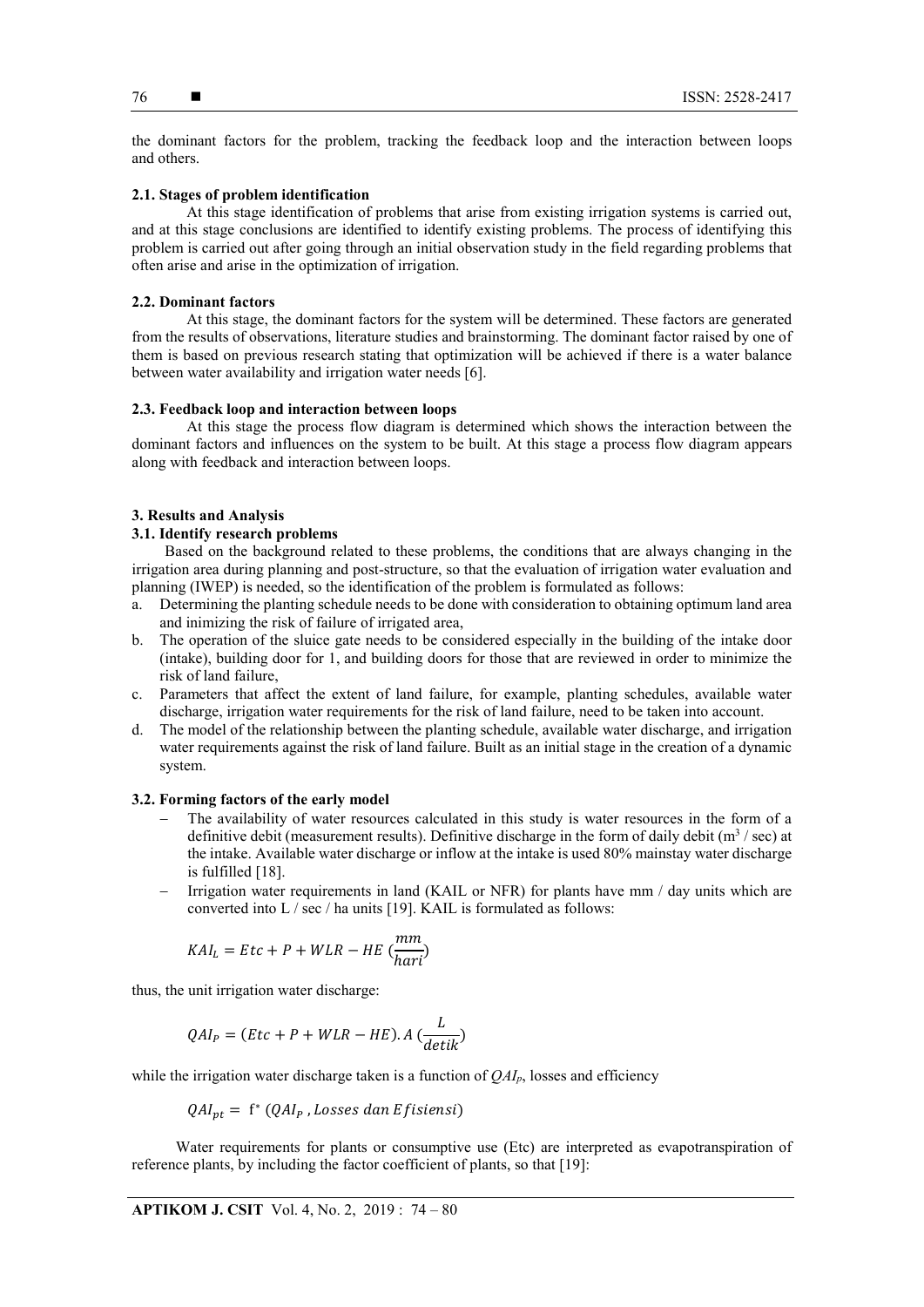$$
Etc = kc. Eto \left(\frac{mm}{hari}\right)
$$

with,

Eto = reference plant evapotranspiration (mm / day)  $Kc =$  plant coefficient

Water requirements for land preparation (IR) generally determine the maximum need for irrigation water. To calculate water requirements during land preparation, the method developed by van de Goor and Zijlstra (1968) was used. The method is based on a constant water rate in L / sec during the land preparation period and produces the following equation [19]:

$$
IR = M\left(\frac{e^k}{e^k - 1}\right)(mm/day)
$$

with,

- $IR =$  irrigation water needs at paddy level (mm / day)
- $M =$  water needs to replace / compensate for water losses due to evaporation and percolation in saturated fields (mm / day)

M=Eo+P Eo=1,1 Eto

 $P =$  percolation (mm / day)

 $k = MT / S$ 

 $T =$ land preparation period (days)

 $S =$  water requirement for saturation (mm) plus 50 mm water layer

 $e$  = napier number

The percolation and seepage rate is very dependent on the properties of the soil. In heavy clay soils with good processing characteristics, the percolation rate can reach 1-3 mm / day. On lighter soils the percolation rate can be higher. To determine the percolation rate, groundwater level must also be taken into account. Seepage occurs due to seepage of water through the rice field embankment. In this study percolation and seepage were assumed to be 2 mm / day [20].

Water Layer Replacement (WLR) is carried out twice, 50 mm each for a month or 3.3 mm / day for half a month, this replacement is carried out two months after transplantation or removal of seedlings. In this su = tudi water replacement is done twice or two months each 50 mm / month or 1.7 mm / day [20].

Effective Rainfall according to Irrigation Standards and Criteria [19], for rice irrigation effective monthly rainfall is taken 70% of the minimum monthly rainfall with a 5-year return period, or H80%.

$$
HE = 0.7 \; x \; \left(\frac{1}{15}\right) H_{80\%}
$$

wiith,

HE = effective rainfall (mm / day)  $H80\%$  = middle monthly rainfall 80% dry (H80%)

Daily debits analyzed to fifteen daily average debits are then calculated to be a mainstay discharge of 80% fifteen daily (Q80%). Mainstay discharge of 80% fifteen daily (Q80%) is determined by Weibul's equation [17], namely:

$$
P(X \ge X_m) = \frac{m}{n+1}
$$

with,

 $P =$  probability of plan (%),<br> $X =$  andom variable.  $=$  andom variable,

 $X_m$  = probability distribution related to rank m,

 $m =$  ranking position

 $n =$  number of years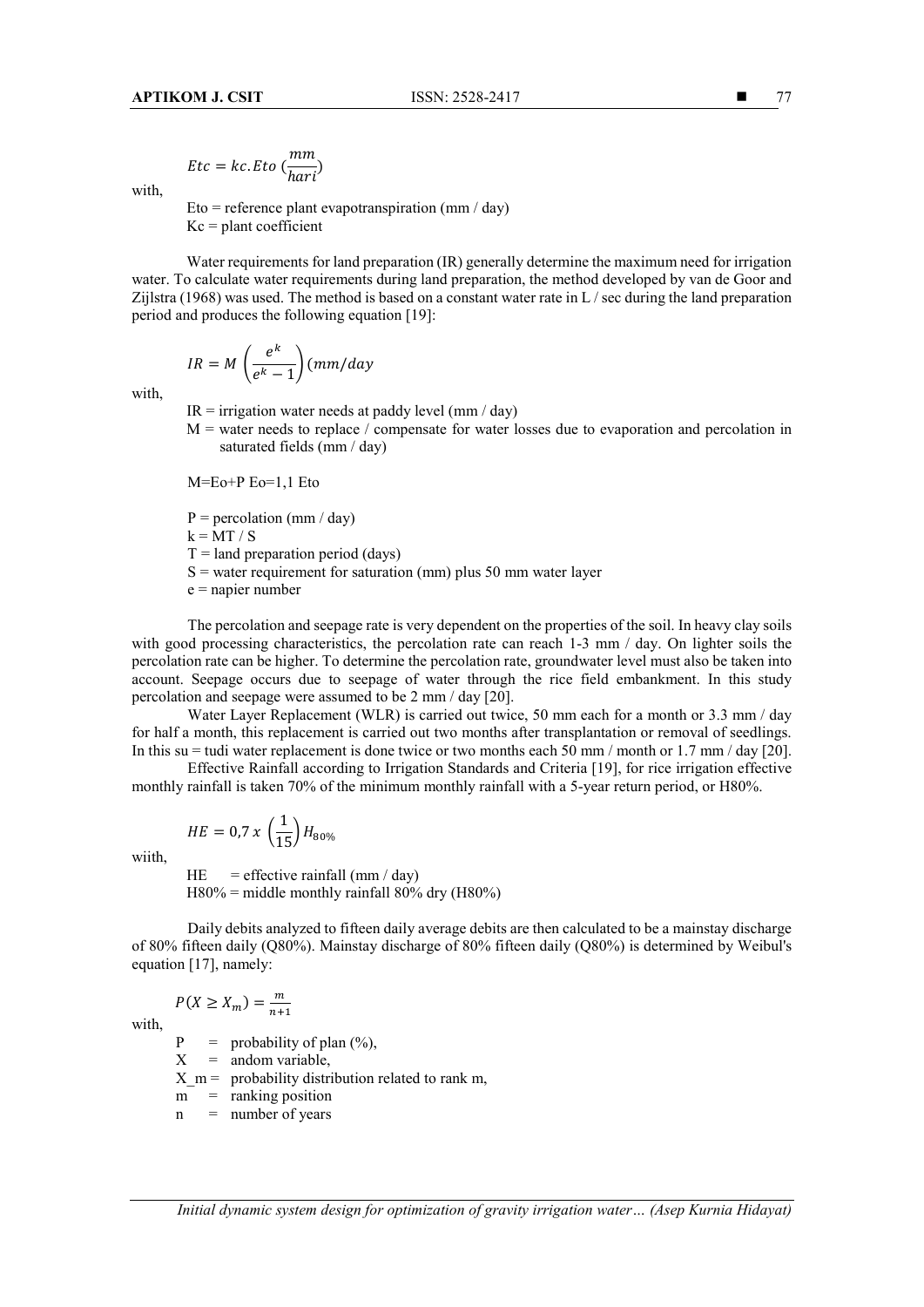The purpose of this research is to maximize the profits of agricultural products from irrigation areas which can be compiled from the following equation:

$$
Max = \Sigma C_{ijT} X_{ijT} - Rgl_{ijT}
$$

with,

- RgIij $T = \text{cost of risk of failure of planning land for each type of crop } i \text{ with a planning schedule}$ j in one planting season T (Rp.)
- $CijT =$  profit per hectare obtained from each type of crop i with a planting schedule j in one planting season T (Rp. / Ha)
- $XijT = decision variable (optimal area of each type of crop i with a planning schedule j in one)$ planting season T (ha)

Benefit is the result of multiplying profits / ha for each type of plant with the planting area in one year of the planting season (the production price is considered constant for each planting schedule). So that benefits are calculated by the following formula:

 $B_{iT} = C_{iT} X_{iT}$ 

 $BiT = crop$  benefits i in the T planting season (Rp.)  $CiT$  = profit of crop i per hectare in the planting season T (Rp. / Ha)  $Xi =$  plant area i in the planting season T (ha)

The equation approach for the cost of risk of failure of planting land for each planting schedule j in the year effective  $h\%$  and planting area X is as follows

$$
Rgl_{jhx} = In \cdot Rga \cdot \left(1 - (Re)^{\frac{QAI - pt}{Q \text{ and } alan}}\right) \cdot XC \text{ Rupiah}
$$

with,

with,

| RgIjhx      | $=$ cost of risk of failure of planting land for T planting schedules on effective rain |
|-------------|-----------------------------------------------------------------------------------------|
|             | $h\%$ and planting area of X ha (Rp.)                                                   |
| In          | $=$ water failure risk index                                                            |
| Rga         | $=$ risk of failure to give water                                                       |
| Re          | $=$ reliability                                                                         |
| QAI-pt      | $=$ irrigation water demand in the building (m3 / sec)                                  |
| Reliability | $=$ average definitive discharge (m3 / sec)                                             |
| X           | $=$ planting area (ha)                                                                  |
| C           | $=$ plant profit per ha (Rp / ha)                                                       |

## **3.3. Model and interaction between factors**

Irrigation is the most important infrastructure of agriculture. Accurate irrigation planning must be accompanied by post-structure irrigation management. In irrigation areas, the problem of distribution of irrigation water often occurs if the amount of available discharge is smaller than the water requirements in the field (especially during the dry season). So that efficient use of irrigation water is needed. The results of irrigation production (harvest) are influenced not only by the many levels of fulfillment of water needs, but also by the way of giving water [21-23] Data in irrigation planning are mostly dynamic and empirical data so that there is no possibility of distortion with real data. The failure of the land in question is the failure of an irrigation system that is unable to irrigate the available irrigation area. Planned irrigation areas cannot always be completely irrigated by the system, irrigation areas that cannot be irrigated will cause crop failure, so that land failure can be identified with crop failure.The causes of land failure or crop failure can be varied, among others, (1) water availability is smaller than irrigation water needs, (2) the availability of extreme irrigation water is greater than irrigation water needs so it becomes uncontrolled in a relatively long time and causes plants die because their roots rot submerged (3) the lack of discipline of users of irrigation water so that water regulation becomes chaotic. In this study, we will discuss the first cause, namely a condition where water availability is smaller than irrigation water needs. Conditions where the availability of water is smaller than irrigation water needs has a wider impact, besides the impact of land failure or crop failure can also cause social impacts, namely friction occurs at the level of users of irrigation water because of fighting over water.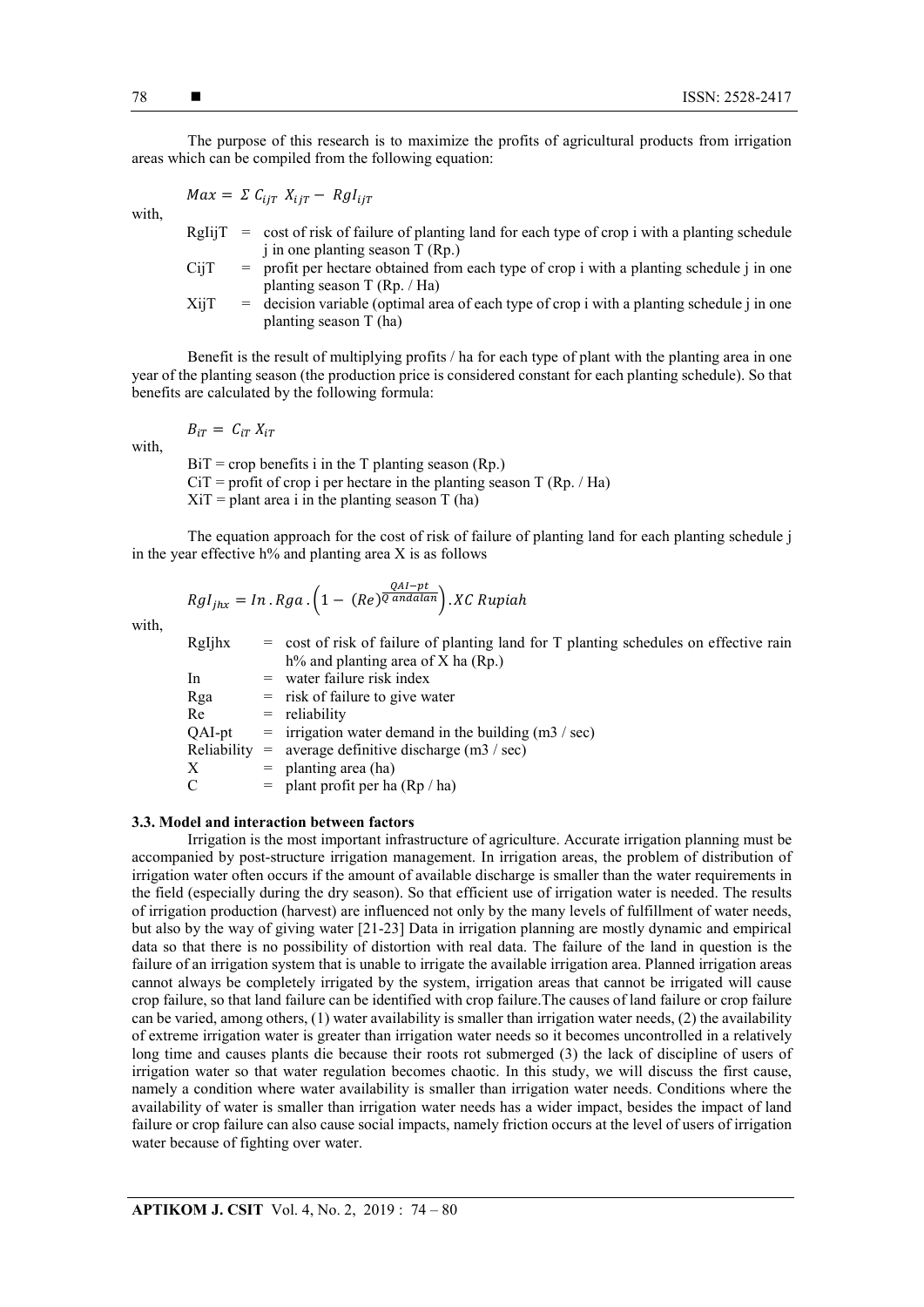Land failure or crop failure almost occurs every planting season, especially in the dry season. Some studies for land failure or crop failure have been carried out, but no research has regulated how irrigated areas should be planted so that land failures or crop failures do not occur.

This study offers an evaluation model and solution to irrigation areas post structure so that there is an optimization of the use of water so that the maximum yield of agricultural production can be obtained by reducing irrigation areas. The output to be obtained is the optimal area of land that may be planted, the risk of the area of land that cannot be planted and the operation of sluice gates in buildings for tertiary plot supply or tertiary plot sets. The optimum condition is achieved when there is an equilibrium between the availability of water and the needs of irrigation water.

Based on the results of a search of the dominant factors that influence the optimization of the irrigation system of agricultural land, the initial model for designing a dynamic system is obtained, as can be seen in Figure 1 below:



Figure 1. Initial model of dynamic system optimization of gravity irrigation systems

#### **4. Conclusion**

Based on the results of the research steps, the initial model of the dynamic system will be obtained. The model shows the dominant factors that influence the optimization of irrigated agricultural land systems. Further research needs to be done to present and perform simulation calculations and determine the validity of the models made.

#### **References**

- [1] Hansen, V.E., Israelsen, O.W. Stringham, G.E., Tachyan, E.P., Soetjipto, *Dasar dasar dan Praktek Irigasi,*  Jakarta: Penerbit Erlangga. 1986.
- [2] Nadjamuddin, D, F., Soetopo, W., Sholichin M. *Rencana Penjadwalan Pembagian Air Irigasi Daerah Irigasi Paguyaman Kanan Kabupaten Boalemo Provinsi Gorontalo*, Jurnal Teknik Pengairan. 2014; 5(2):158–165
- [3] Kusumosanyoto, S. *Pembangunan sumberdaya air dalam dimensi hamemayu hayuning bawono*. Hasta Cipta Mandiri. Yogyakarta. 2009.
- [4] Wynn R. Walker. Gaylord V. Skogerboe. *Surface Irrigation Theory and Practice*, PRENTICE-HALL, INC., Englewood Cliffs, New Jersey 07, 1987.
- [5] Aryawan, I.P.S., Windia Wayan., Wijayanti.P. U. *Peranan Subak dalam Aktivitas Pertanian Padi Sawah (Kasus di Subak Dalem, Kecamatan Kerambitan, Kabupaten Tabanan)*. *E-jurnal Agribisnis dan Agrowisata.* ISSN: 2301-6523. 2013; 2(1):1-11.
- [6] Hidayat, Asep Kurnia. *Model Optimasi Pengelolaan Air Intake Lakbok Selatan Bendung Gerak Manganri.*  Thesis. Yogyakarta: Universitas Gadjah Mada. 2001.
- [7] Supadi. *Model Pengelolaan Irigasi Memperhatikan Kearifan Lokal*. Desertasi. Semarang: Universitas Diponegoro, 2009.
- [8] Marselina, M., Sabar, M., Salami, I.R.S., Marganingrum, D., *Model Prakiraan Debit Air dalam Rangka Optimalisasi Pengelolaan Waduk Saguling – Kaskade Citarum*, Jurnal Teknik Sipil. 2017;24(1): 99-107.